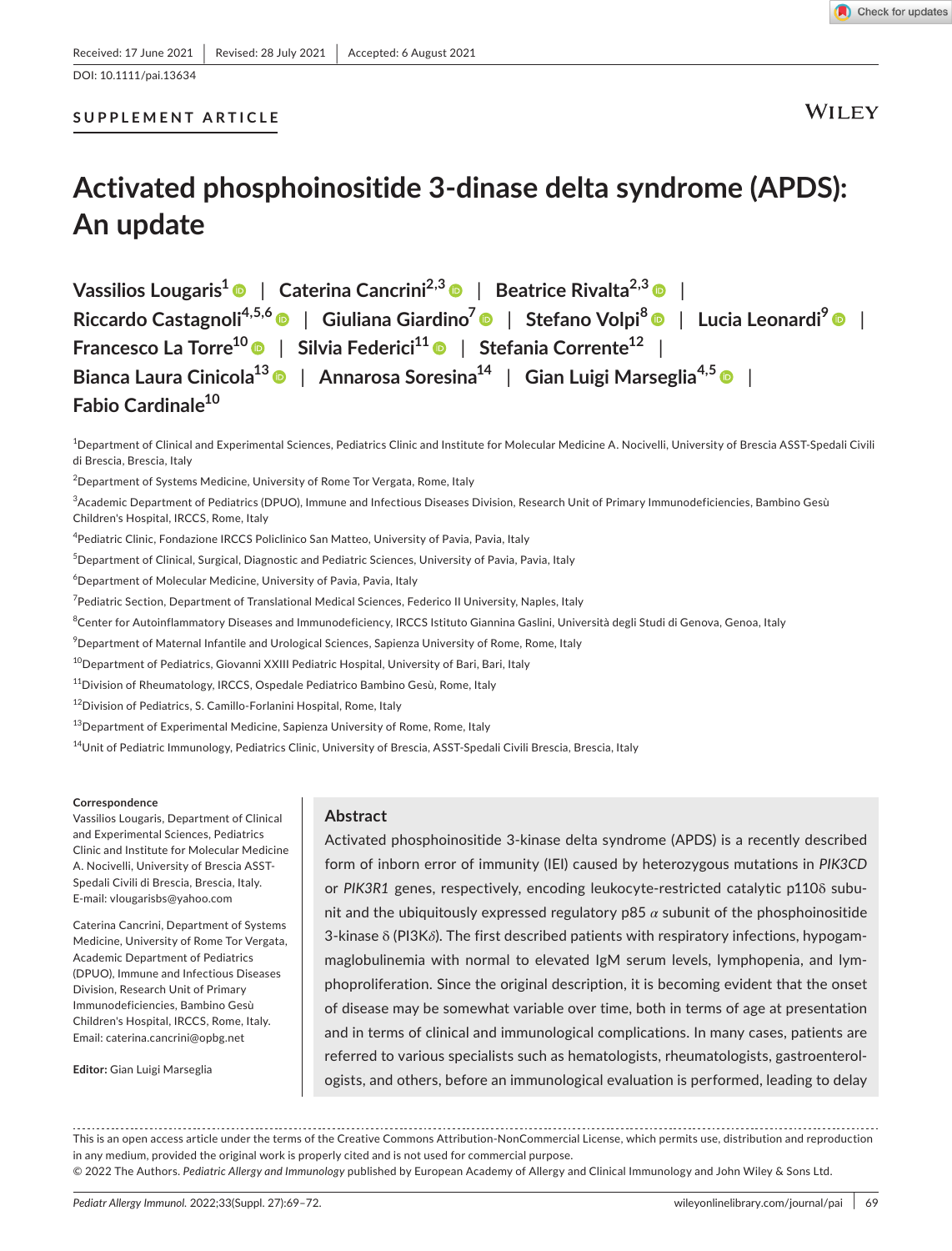in diagnosis, which negatively affects their prognosis. The significant heterogeneity in the clinical and immunological features affecting APDS patients requires awareness among clinicians since good results with p110*δ* inhibitors have been reported, certainly ameliorating these patients' quality of life and prognosis.

**KEYWORDS**

activated phosphoinositide 3-kinase delta syndrome, clinical research, immune dysregulation, lymphoproliferation, p110δ, p85, primary combined immune deficiency

## **1**  | **INTRODUCTION**

In 2013, two groups identified a small number of patients with monoallelic activating mutations in the *PIK3CD* gene encoding for the phosphoinositide 3-kinase (PI3K) catalytic subunit p110 $\delta$ .<sup>1,2</sup> The peculiar features of this inborn error of immunity (IEI) led to its denomination of activated phosphoinositide 3-kinase delta syndrome-1 (APDS-1, OMIM #615513). Then, a similar phenotype was reported in 8 patients harboring a heterozygous splice site mutation in PIK3R1 encoding for the regulatory subunit p85 (APDS-2, OMIM #616005). $^{3,4}$ 

## **2**  | **CLINICAL MANIFESTATIONS**

Hallmarks of APDS in the described initial patients included lymphopenia, variable hypogammaglobulinemia, CD8 T-cell senescence, and lymphoproliferation, together with an increased risk for lymphomas, mainly B-cell ones. Following the first description, additional clinical and immunological features emerged. An increased susceptibility to viral infections, mainly EBV, leading to chronic viremia has become a frequent finding among affected patients.<sup>5,6</sup> It may depend on CD8 senescence, and CD19 and natural killer (NK) cell impairment and partly explain the high incidence of lymphoproliferation and malignancy described in these patients. Immune dysregulation manifestations, including cytopenia, arthritis, and gastrointestinal involvement with inflammatory bowel disease and nodular lymphoid hyperplasia (NLH) as the main hallmark, are frequent findings among affected and maybe the clinical manifestation onset. Frequent sinus and lung infections, in particular by encapsulated bacteria, lead to the development of bronchiectasis with ensuing implications for prognosis and patients' quality of life.<sup>5,6</sup> Pulmonary infection and obstruction by lymphadenopathy and focal nodular hyperplasia, and hyperinflammation resulting from PI3K*δ* hyperactivation play a crucial role in the genesis of bronchiectasis. A higher incidence of neurologic/learning disorders, failure to thrive, and lymphoproliferation, especially tonsillar hypertrophy, is described in APDS-2 patients. Furthermore, a heterozygous nonsynonymous germline mutation located at the C-terminal part of p85 *α* results in a particular association of short stature, partial lipodystrophy, and insulin resistance (SHORT syndrome).<sup>5,6</sup>

Although most manifestations occurred in the pediatric age, the diagnosis could be delayed in the adult age with a potential increased risk of complications.

#### **Key Messages**

APDS is a rare autosomal dominant form of inborn error of immunity (IEI) with a variable clinical and immunological presentation. Patients with APDS frequently show immune dysregulation as lymphoproliferation, cytopenia, arthritis, inflammatory bowel disease, and lymphoma. APDS is an IEI with a peculiar immunophenotype. However, APDS patients are frequently referred to various specialists such as hematologists, rheumatologists, gastroenterologists, and others, before an immunological evaluation is performed. APDS is an example of IEI for which tailored medicine different from HSCT is applicable.

In literature, a limited number of patients underwent HSCT due to lack of response to medical treatment, most of which before the molecular diagnosis was achieved. Possibly due to the compromised conditions of affected patients undergoing HSCT, the outcome was not as good as expected with a 2 year overall and graft failure-free survival probabilities, respectively, of 86% and 68%.<sup>7</sup>

### **3**  | **PATHOPHYSIOLOGY**

Class I PI3Ks are typically formed by heterodimers comprising a catalytic (p110*α*, *β*, or *δ*) and a regulatory subunit (p85*α*, p55*α*, p50*α*, p85*β*, and p55*γ*). The monoallelic mutations identified in APDS-1 patients involve the PIK3CD gene coding for the p110*δ* subunit, mainly expressed in leukocytes, particularly lymphocytes and myeloid cells. The most common variant reported in the literature is the c.3061 G > A (p. E1021K). Monoallelic mutations identified in APDS-2 involve the ubiquitously expressed regulatory subunit p85 *α*. The more frequently reported are splice donor site mutations causing a skipping of exon 11 encoding amino acids 434 to 475 of p85 *α* (c.1425+1 G> (A, C, T) (p.434–475del)). The p110δ catalyzes the phosphorylation of the phosphatidylinositol-4,5-bisphosphate to phosphatidylinositol-3,4,5-trisphosphate, which acts as a membrane tether for signaling proteins as PDK1 and AKT. Mutation of the p110δ causes hyperactivation of the AKT/pS6K/mammalian target of rapamycin (mTOR) signaling pathway, and thus, these mutations are considered gain-of-function mutations. Instead, the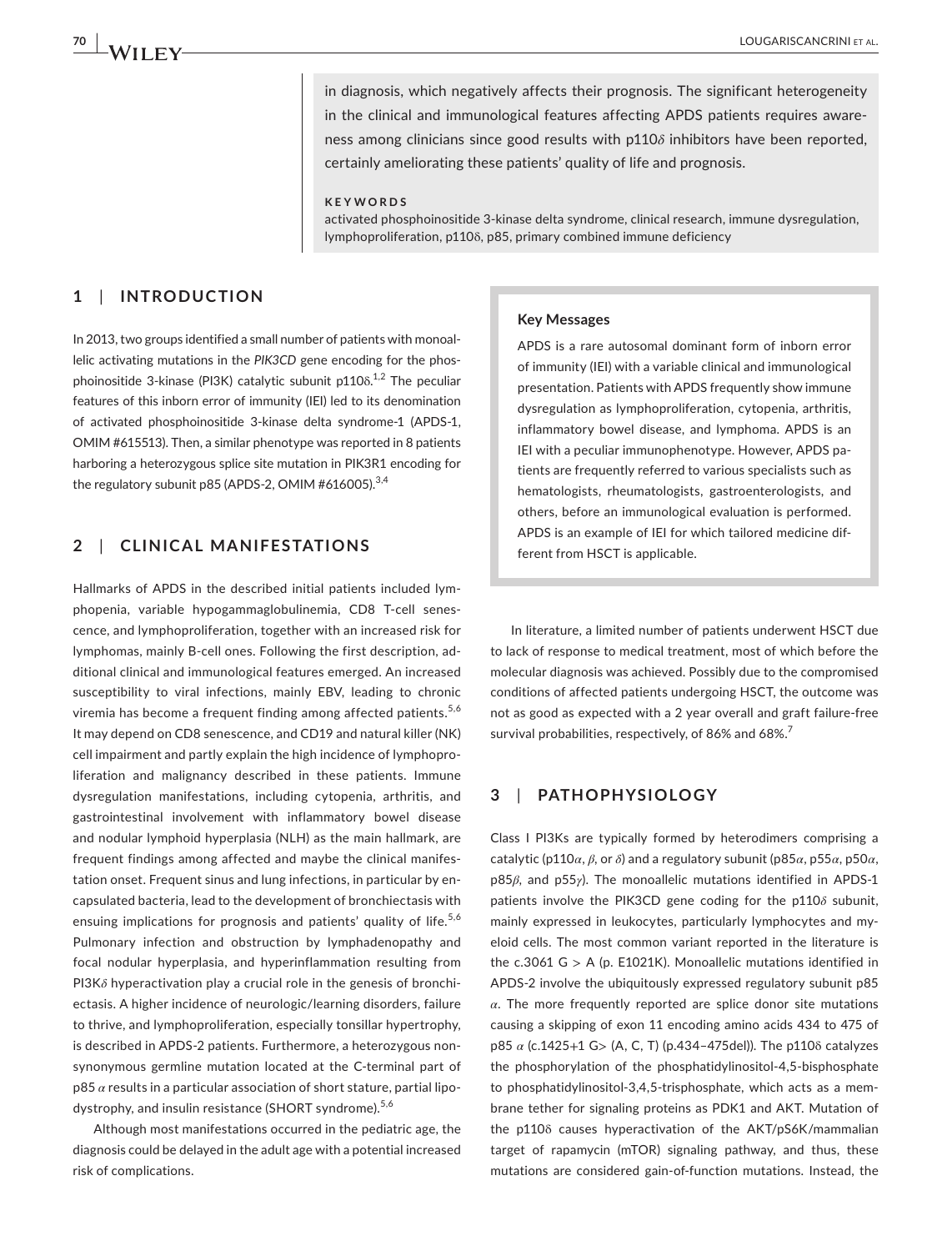mutations involving the p85 *α* subunit cause a loss of p85-mediated inhibition of p110 activity, leading to increased activity of PI3K. The mTOR pathway is involved in numerous cell functions such as cell growth, metabolism, proliferation, differentiation, motility, and survival, resulting in various alterations in the affected patients' immune system.<sup>1-4</sup> Hypogammaglobulinemia with typically conserved or increased IgM serum levels is rather frequent, although not constant, together with impaired antibody responses to vaccinations. Lymphopenia with significant reduction of all lymphocyte subsets is frequent. CD4 T-cell reduction is frequent, and CD8 T-cells present a peculiar phenotype independently of patients' age and infectious conditions with the expansion of the CD57+ senescent subset and the effector memory subset.<sup>1-6</sup> T follicular helper cells (Tfh) show a dysregulated phenotype with increased expression of PD1, CXCR3, and INF $\gamma^{8}$  B cells, on the other hand, present variable maturation perturbations compatible in any case with the humoral defect, in particular an expansion of transitional B cell and CD21low B cells and decreases in naive B (CD19+CD27-IgM+IgD+), marginal zone-like B (CD19+CD27+IgM+IgD+), unswitched, and class-switched memory B cells (CD19 +CD27+ IgM+IgD+/IgD-).<sup>1-6</sup> Natural killer cells show impaired maturation and, most importantly, defective cytotoxicity that may be partially rescued by rapamycin, an mTOR inhibitor.

The impaired ability to control EBV infection is undoubtedly associated with the exhaustion of CD8 T-cells, which show an increased TCR restimulation-induced cell death and cannot clonally expand, associated with the NK cell inability in conjugation to target cells and inactivation and execution of the killing. Though CD8 and NK cells are the principal player in controlling virus infections, also CD19 and humoral immunity seem to play a role. The impaired antibody responses, unable to control the spread of the virus, and the expansion of transitional B cells that may act as a reservoir for EBV virus facilitate the infection persistence. Furthermore, the expression of viral proteins, as the latent membrane protein 1 (LMP1), can activate PI3K signaling and trigger B-cell proliferation, transformation, and/ or EBV reactivation. However, the higher incidence of EBV-negative lymphomas compared with EBV-positive lymphomas indicates the oncogenic potential of hyperactivation of PI3K signaling.<sup>9</sup>

## **4**  | **TREATMENT**

APDS patients were treated with Ig replacement therapy and antibiotic prophylaxis (trimethoprim/sulfamethoxazole and/or azithromycin) only. These therapies are ineffective in preventing herpes virus infection, immune dysregulation manifestations, and lung damage. Understanding the pathogenesis of APDS has paved the way for personalized treatment in IEI. Treatment with rapamycin, an mTOR inhibitor, has given good results in the control of lymphoproliferation and gastrointestinal manifestations, although less efficient in the control of cytopenias.<sup>10</sup> Recently, specific p110  $\delta$  inhibitors have been introduced in different clinical trials on small cohorts of affected patients with encouraging results, including reducing circulating transitional

B cells and senescent  $CD57 + T$ -cells. Of note, nearly all patients showed amelioration of lymphoproliferation and autoimmune manifestation. These clinical studies underline the concrete possibility to target and pharmacologically modulate the driving cause of this disorder. Since PI3K hyperactivation has been shown to lead to B-cell lymphomas, the future utilization of oral p110 *δ* inhibitors may define the beginning of a novel era of personalized treatment for this IEI with improved prognosis and quality of life for affected patients.<sup>9</sup>

#### **CONFLICT OF INTERESTS**

Authors declared they have no conflict of interests.

#### **AUTHOR CONTRIBUTIONS**

**Vassilios Lougaris** contributed to writing—original draft (equal). **Caterina Cancrini contributed to** writing—original draft (equal). **Beatrice Rivalta** contributed to writing—review and editing (equal). **Riccardo Castagnoli** contributed to writing—review and editing (equal). **Giuliana Giardino** contributed to writing—review and editing (equal). **Stefano Volpi** contributed to writing—review and editing (equal). **Lucia Leonardi** contributed to writing—review and editing (equal). **Francesco La Torre** contributed to writing—review and editing (equal). **Silvia Federici** contributed to writing—review and editing (equal). **Stefania Corrente** contributed to writing—review and editing (equal). **Bianca Laura Cinicola** contributed to writing review and editing (equal). **Annarosa Soresina** contributed to writing—review and editing (equal). **Gian Luigi Marseglia** contributed to supervision (lead) and writing—review and editing (equal). **Fabio Cardinale** contributed to conceptualization (equal); supervision (lead); and writing—review and editing (equal).

### **ORCID**

*Vassilios Lougaris* <https://orcid.org/0000-0003-2303-9533> *Caterina Cancrin[i](https://orcid.org/0000-0001-8410-9617)* <https://orcid.org/0000-0001-8410-9617> *Beatrice Rivalta* <https://orcid.org/0000-0003-2199-289X> *Riccardo Castagnol[i](https://orcid.org/0000-0003-0029-9383)* <https://orcid.org/0000-0003-0029-9383> *Giuliana Giardin[o](https://orcid.org/0000-0002-0621-9527)* <https://orcid.org/0000-0002-0621-9527> *Stefano Volpi* <https://orcid.org/0000-0002-7129-868X> *Lucia Leonard[i](https://orcid.org/0000-0002-2554-1263)* <https://orcid.org/0000-0002-2554-1263> *Francesco La Torre* <https://orcid.org/0000-0002-5235-2900> *Silvia Federic[i](https://orcid.org/0000-0001-7780-6430)* <https://orcid.org/0000-0001-7780-6430> *Bianca Laura Cinicola* <https://orcid.org/0000-0003-1268-5038> *Gian Luigi Marseglia* <https://orcid.org/0000-0003-3662-0159>

#### **REFERENCES**

- 1. Lucas CL, Kuehn HS, Zhao F, et al. Dominant-activating germline mutations in the gene encoding the PI(3)K catalytic subunit p1108 result in T cell senescence and human immunodeficiency. *Nat Immunol*. 2014;15:88-97
- 2. Angulo I, Vadas O, Garçon F, et al. Phosphoinositide 3-kinase δ gene mutation predisposes to respiratory infection and airway damage. *Science*. 2013;342:866-871
- 3. Deau M-C, Heurtier L, Frange P, et al. A human immunodeficiency caused by mutations in the PIK3R1 gene. *J Clin Invest*. 2014;124:3923-3928